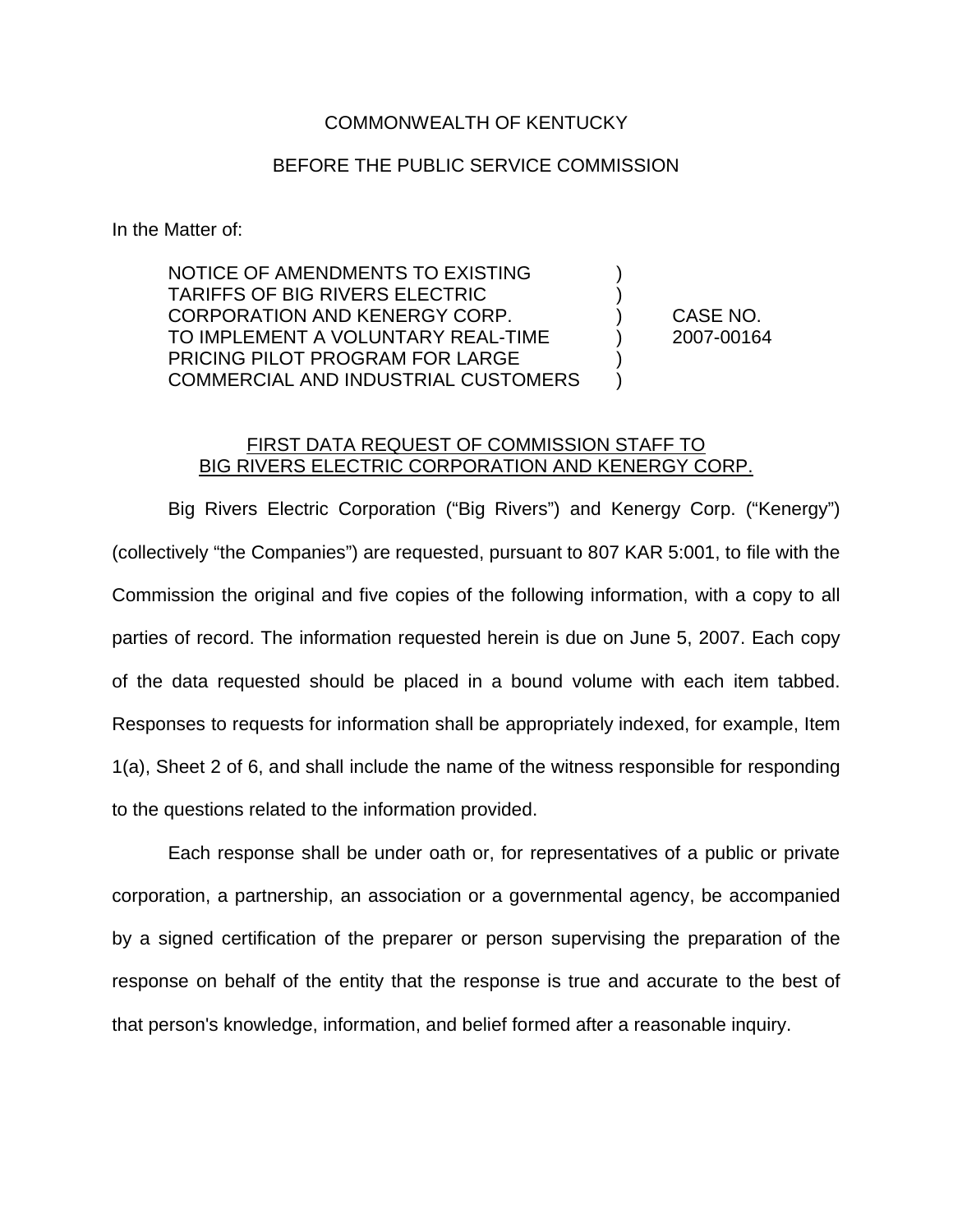The Companies shall make timely amendment to any prior response if they obtain information upon the basis of which they know that the response was incorrect when made or, though correct when made, is now incorrect in any material respect. For any request to which the Companies fail to furnish all or part of the requested information, the Companies shall provide a written explanation of the specific grounds for their failure to furnish.

Careful attention shall be given to copied material to ensure its legibility. When the requested information has been previously provided in this proceeding in the requested format, reference may be made to the specific location of that information in responding to this request.

1. Refer to page 1, paragraph 1 of Big Rivers' and Kenergy's Notice which states that "pricing will be based on market pricing scheduled a day or week ahead."

a. How will Big Rivers and Kenergy determine the day-ahead or weekahead price?

b. How will these prices be communicated to customers?

2. Refer to page 3, paragraphs 7 and 8 of Big Rivers' and Kenergy's Notice.

a. Explain why Big Rivers and Kenergy determined that real-time pricing should only be offered to customers served under Kenergy's Rate Schedule 41, large customers served under special contract for all loads subject to the Big Rivers Large Industrial Customer Expansion Rate.

b. Explain why the customers served under Kenergy's Schedule  $2 - 3$ Phase Demand and Schedule  $3 - 3$  Phase Demand tariffs will not be eligible for the RTP pilot.

-2- Case No. 2007-00164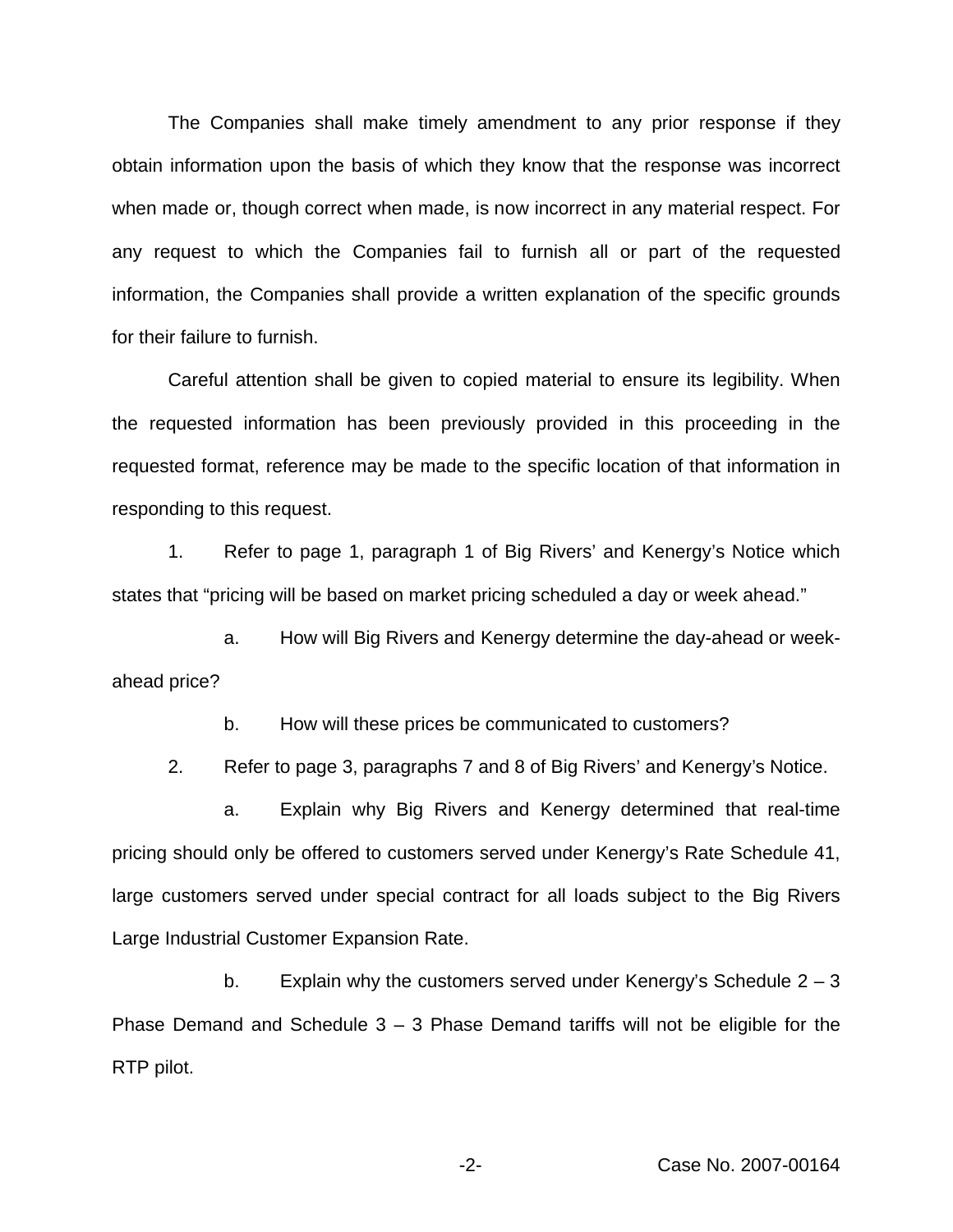c. Page 3 does not continue on page 4. Provide the information missing between page 3, line 23 and page 4, line 1.

3. Refer to pages 3 and 4, paragraph 8 of Big Rivers' and Kenergy's Notice which states, "[i]f the customer is served from the distribution system, Kenergy will provide the load profile meter, which currently costs approximately \$800 for the equipment. Use of a load profile meter will involve additional labor costs for meter reading since the meter reader must download the meter data each month, a process that can take up to 30 minutes. However, if the customer is served from the transmission system, Big Rivers will provide the load profile meter and will be subject to the additional costs."

a. Do Kenergy and Big Rivers intend to charge the cost of the load profile meters and additional meter reading costs to the RTP customers? If yes, will these costs be an up-front charge or be in the form of a monthly program charge?

b. Do any of Kenergy's customers, including those directly served by Big Rivers, have load profile meters or other meters capable of capturing the information necessary for the RTP Pilot?

4. Refer to page 4, paragraph 8, lines 8 through 10 of Big Rivers' and Kenergy's Notice which states, "Since costs will vary on a case-by-case basis, Big Rivers and Kenergy have chosen to implement the real-time pricing pilot by requiring a special contract to be negotiated between Big Rivers, Kenergy, and the retail customer." Explain in detail why Big Rivers and Kenergy cannot offer the real-time pricing program by standard tariffs.

-3- Case No. 2007-00164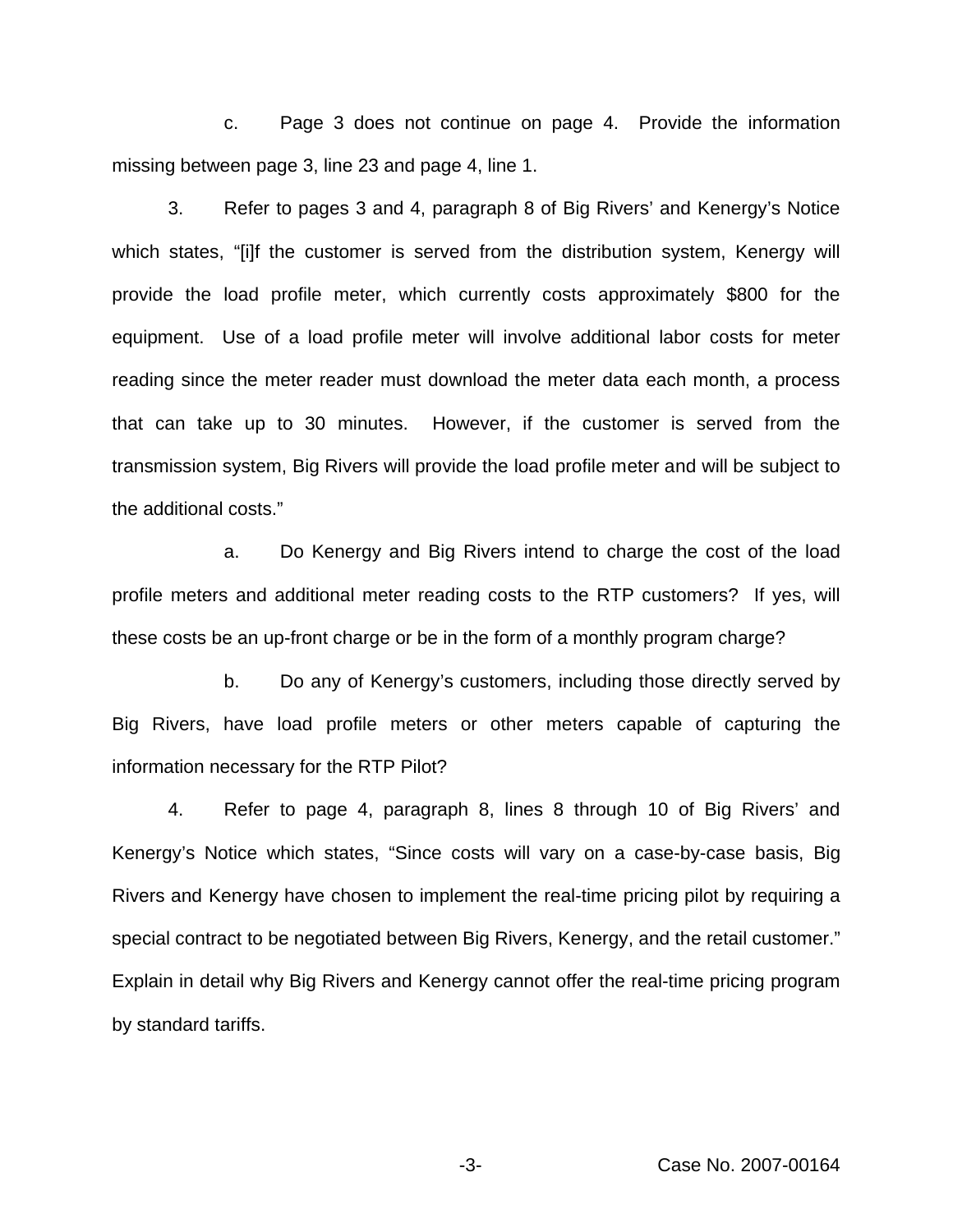5. Provide a discussion of the specific items Big Rivers and Kenergy anticipate being included in the special contracts.

6. In his April 20, 2007 testimony on behalf of East Kentucky Power Cooperative, Inc. ("EKPC"), William A. Bosta stated that EKPC and Big Rivers had discussions concerning real-time pricing programs.

a. Explain why Big Rivers and EKPC ultimately opted for separate approaches and pilot programs.

b. Explain what factors prompted Big Rivers and EKPC to propose such seemingly different pilot programs.

c. Have Big Rivers and Kenergy drafted a contract under which RTP pricing is to be offered? If yes, provide a copy of the contract.

d. Does Kenergy plan to use a historical customer baseline load to recover embedded costs like EKPC? If no, explain how embedded costs will be recovered.

7. What is the source of the power Big Rivers and Kenergy will sell under the real-time pricing program, the market or the contract with Western Kentucky Energy ("WKE")?

8. Refer to Exhibit B of Big Rivers' and Kenergy's Application. Kenergy's Amended Rate Schedule provides amended pages 41D and 41E and indicates that there are text changes on these pages. Show with cross-outs and underlines the text that is being changed on these pages.

9. In Schedule 10 of Big Rivers' proposed tariff, applicability of the tariff is limited to purchases made by a member cooperative initiating service after August 31,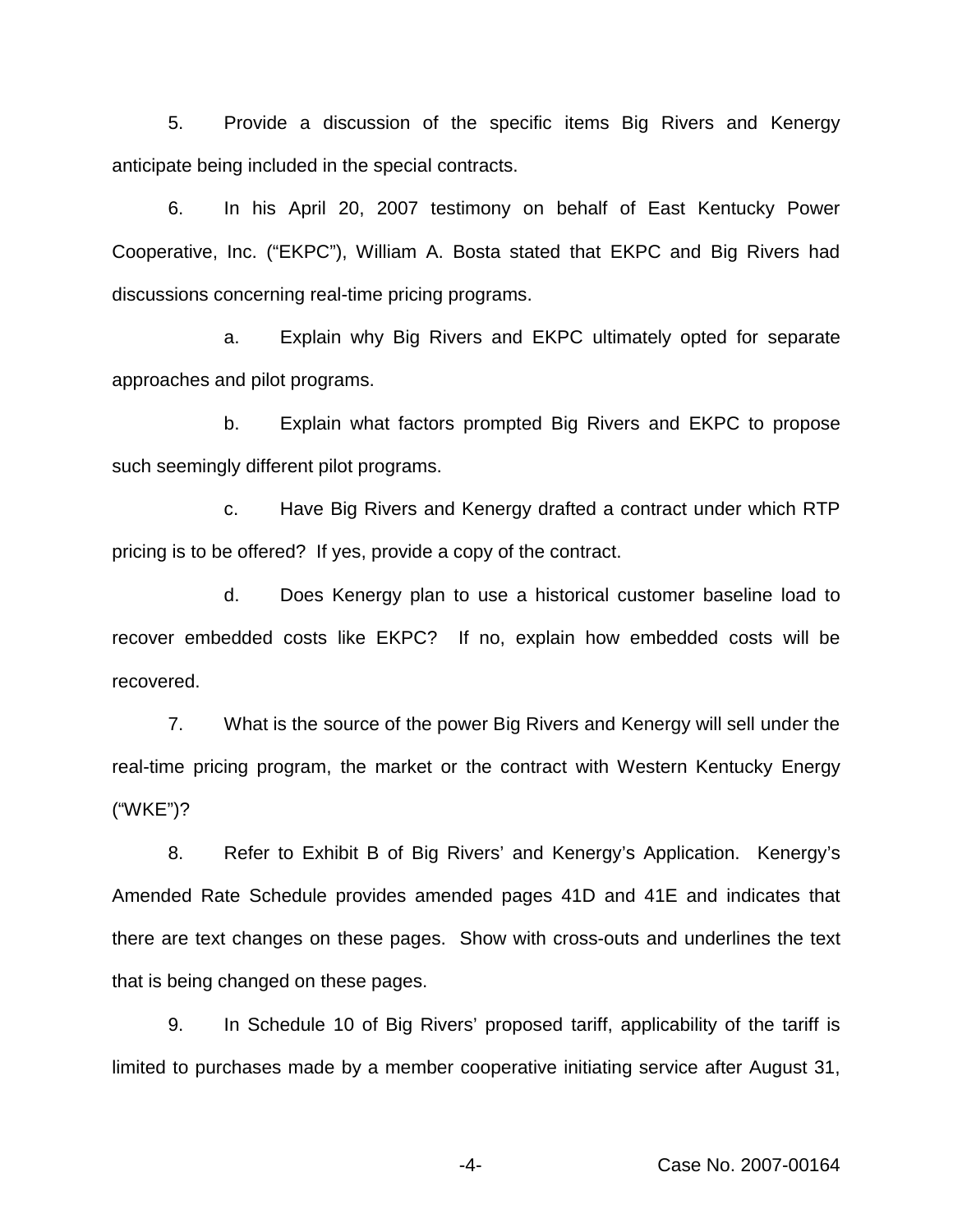1999. Explain the significance of the date limiting participation. Include in the explanation whether the "unwinding" of Big Rivers and WKE will negate this requirement when completed.

**Beth O'Donnell Executive Director Public Service Commission** P. O. Box 615 Frankfort, KY 40602

Dated: \_ May 21, 2007

cc: Parties of Record